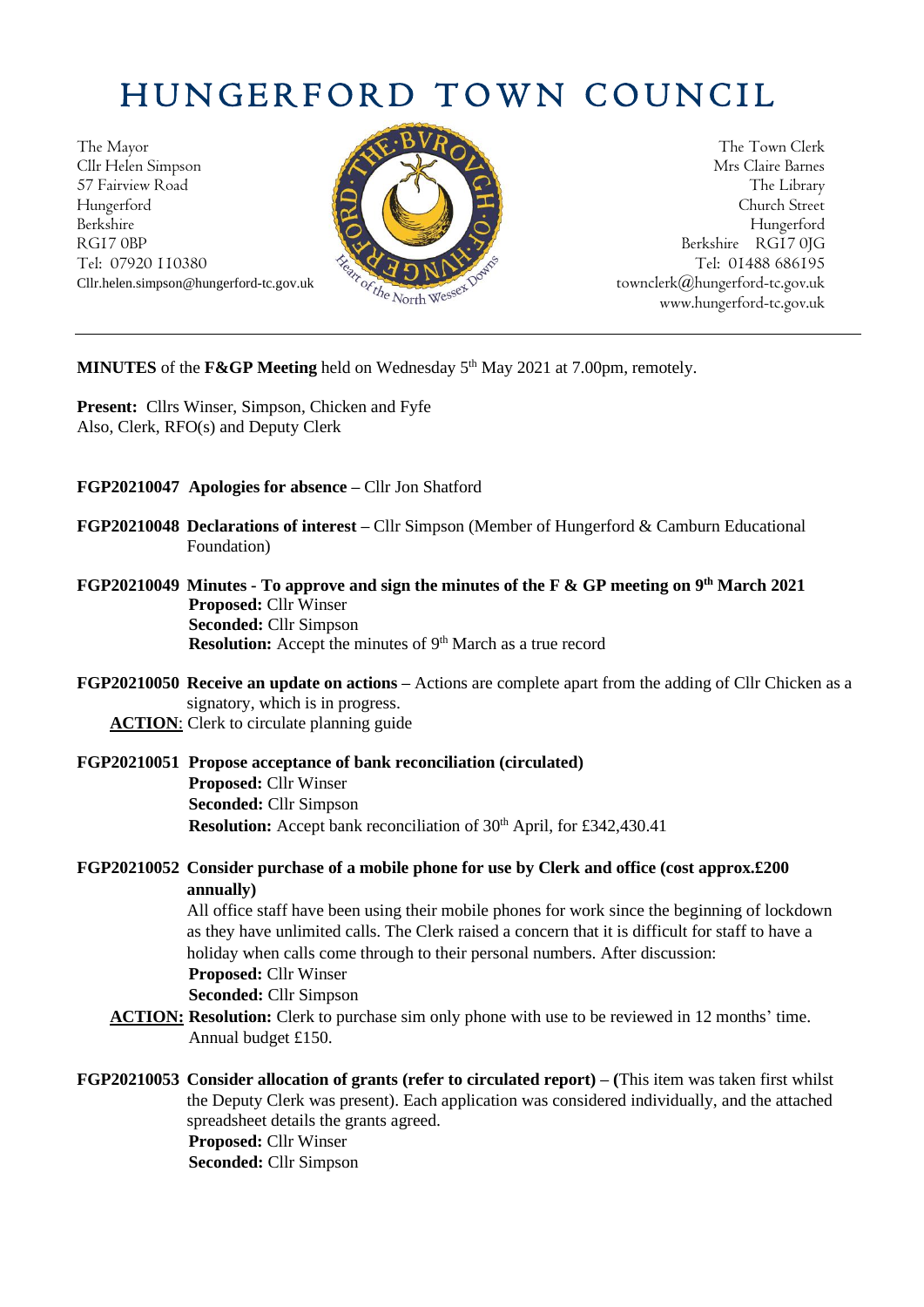**Resolution:** Recommend to full council payment of grants totalling £14,050 **(Note since this meeting, delegated authority is in place for this payment)**

**Proposed:** Cllr Winser **Seconded:** Cllr Chicken **Resolution:** Grant £1,000 to Hungerford & Camburn Educational Foundation

**Proposed:** Cllr Simpson **Seconded:** Cllr Fyfe **Resolution:** Grant £4,800 to Hungerford Youth & Community Centre

**ACTION:** Arrange payments of all the grants detailed on the spreadsheet.

**FGP20210054 Recommend to Full Council replacement of 11 streetlights (refer to circulated report below) –** HTC owned 105 streetlights initially, but this has now reduced to 79. **Proposed:** Cllr Simpson **Seconded:** Cllr Fyfe **ACTION: Resolution:** To spend £12, 626 on upgrading 11 streetlights to LED, to be adopted by WBC.

> **Proposed:** Cllr Winser **Seconded:** Cllr Simpson

- **ACTION: Resolution:** Investigate how many more streetlights we can upgrade for adoption, within our current budget.
- **FGP20210055 Bridge St War Memorial – Update on acquiring freehold –** Clerk advised we are waiting to hear from the solicitor. It was noted £2,000 has been set aside for legal fees**.**

### **PART 2**

### **Confidential**

The public and press may be excluded from the meeting on the grounds that publicity might be prejudicial to the public interest as per the Public Bodies (Admissions to Meetings) Act 1960.

- **FGP20210056 Triangle Field Management – Progression report on new lease –** The working party are meeting to discuss on 14<sup>th</sup> May. The RFO has received a bank statement from the TFMC showing transfer of funds.
- **FGP20210057 Leisure Strategy – Receive report from Cllr Simpson and Knight's meeting with JOG School –** The topic of discussion was improvement of the town's sports facilities. Cllr Simpson and Knight are fact-finding and will bring ideas to a future Full Council.

#### **FGP20210058 Receive staff TOIL hours -** Refer to submitted report.

- **FGP20210059 Staff Line Management Protocol; Agree Town Clerk Line Management reporting structure Proposed:** Cllr Winser **Seconded:** Cllr Chicken
	- **ACTION: Resolution:** Update standing orders to delegate authority to the Mayor, Deputy and one other member of the staff committee, to undertake the Clerk's annual appraisal.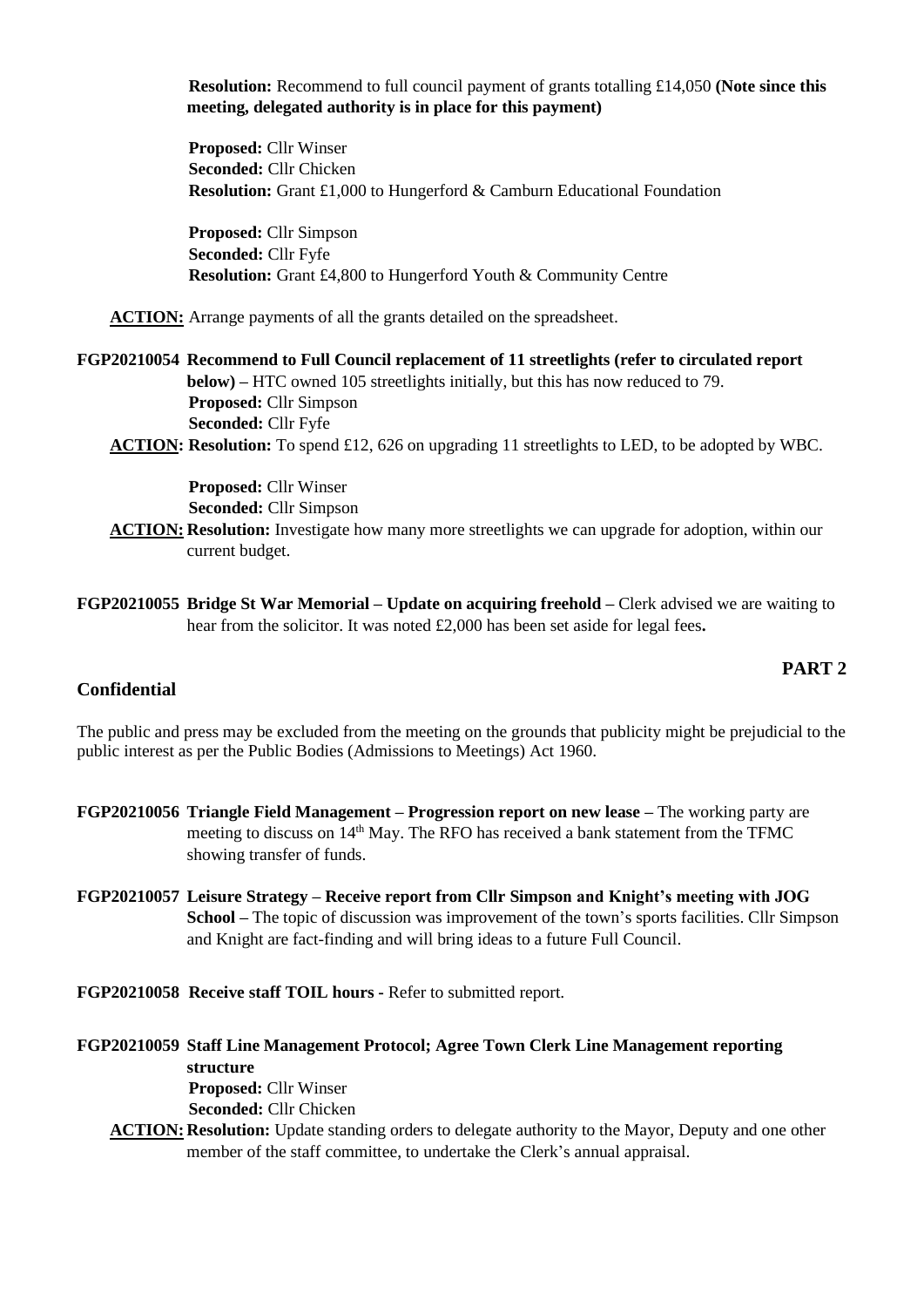### **FGP20210060 To consider best way to advise councillors of staff holidays – Proposed:** Cllr Winser **Seconded:** Cllr Simpson

- **ACTION: Resolution:** Email staff committee to advise when the Clerk is going on holiday.
- **FGP20210061 Receive Clerk's H2036 hours for agreement –** 5.5 hours to date. Future hours to be noted by F&GP and approved by Cllr Downe.
- **FGP20210062 Progress with induction plan for RFO –** Two visits to the office are planned to assist with the handover. The new RFO is going live with the accounts programme from  $13<sup>th</sup>$  May.

### **Meeting closed 8.49pm**

# **Streetlight Upgrade and Transfer to West Berkshire Council – Parsonage Lane & Croft Field**

### **Background**

### **Replacement lights**

The Council originally owned 105 streetlights around the town. When West Berkshire Council (WBC) upgraded the lights 4 years ago these lights were excluded from that process.

HTC have agreed to begin the process of upgrading these lights over a period and WBC have agreed to adopt them upon completion.

So far 26 lights in Park Way, Coldharbour Road Tarrant Hill & Atherton Road have been upgraded and adopted by West Berkshire Council.

This leaves 79 remaining HTC responsibility.

The Council has been putting funds aside to funds to cover these upgrades in the annual budgets.

### **Proposed upgrade and Adoption by West Berkshire Council**

At our request West Berkshire Council has come forward with a plan to upgrade 11 streetlights (7 columns & 4 Brackets) in Parsonage Lane & Croft Field. The cost of this upgrade and adoption is £12,626.

We have in Earmarked Reserves / CIL funds £21,251 available for this project.

### **Financial and Legal implications**

None